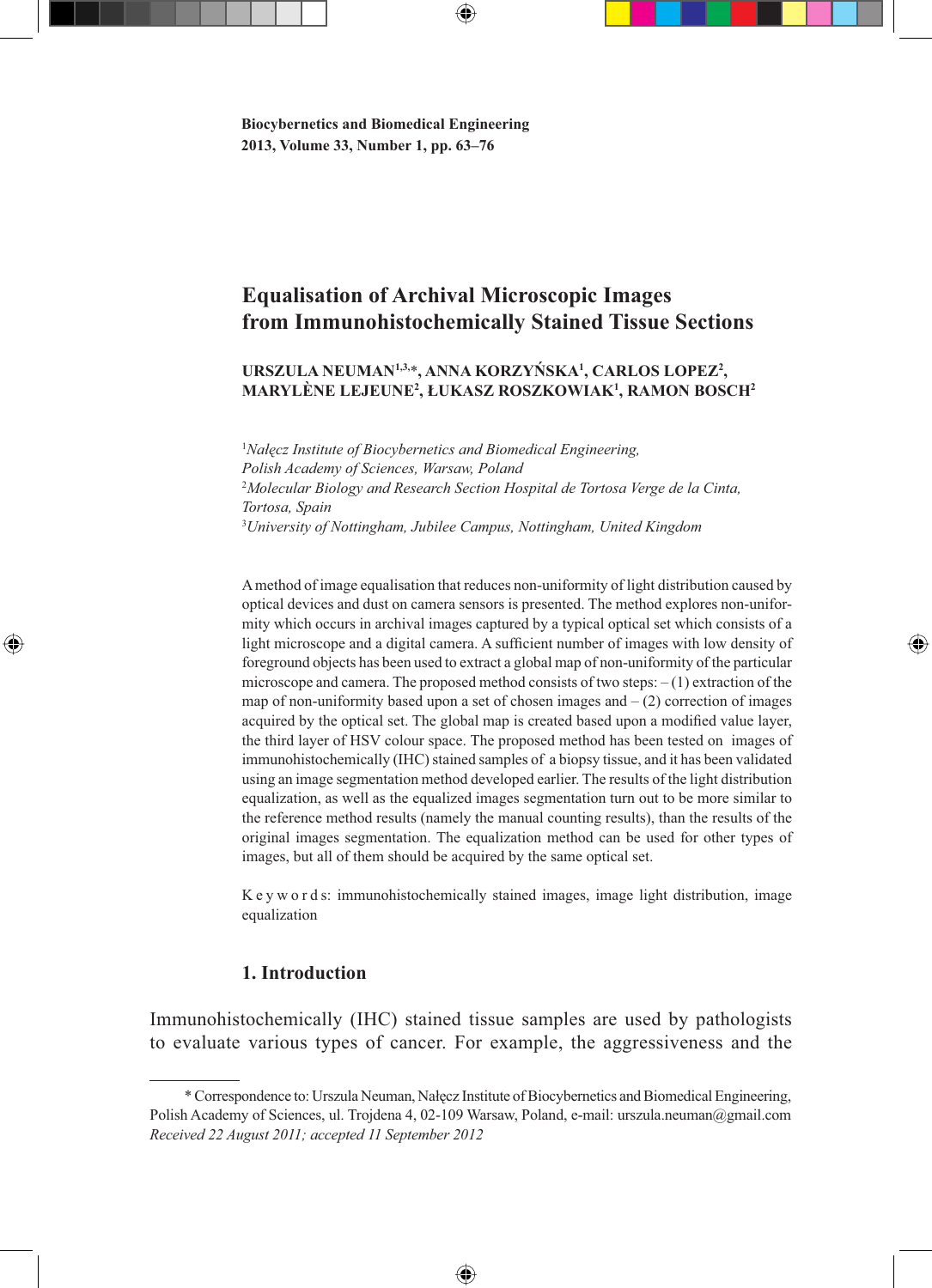**64 U. Neuman et al.**

⊕

prognosis of follicular lymphoma and breast cancer tissue sections are evaluated using the IHC images [1, 2] stained with DAB (3,3'-diaminobenzidine) and contra-stained with haematoxylin (DAB&H) [3, 4]. The score of immunopositive cells' nuclei (brown objects) in the assumed area of interest and the architecture of the tissue sample are taken into account during the evaluation process. It can be done directly with a microscope or using a previously collected set of digital images of samples. Objects in digital images can be counted with [5–11] or without [12–14] a support of image processing methods which automate completely or incompletely this time consuming subjective work. The stained samples should be evaluated directly under a microscope, according to the WHO procedure [1, 2]. But with a development of image processing technologies, the direct observation of the samples can be supported by image analysis and processing methods using the digitalized version of the samples in both cases: in the case of cytological [15–19] and histological [4, 20–22] diagnosis and research. Defined so far image processing methods are not sufficiently effective yet, but further work on them should bring better results. The digital version of the samples allows pathologists not only (1) to come back to the chosen parts of a sample and (2) to make remote analyses by more than one lab worker (using tele-pathology facilities) but also (3) to create a good documentation of patient's illness history. Moreover, the archival images can be an interesting study subject, e.g. in the patient survival analysis. Computer-assisted cancer diagnosis, prognosis and treatment become the future of pathologist's and oncologist's work.

 The method of improvement of the DAB&H stained digital images, which have been acquired with a particular optical set, is proposed in the paper. It is extremely important when computer-assisted counting methods are used, as colours allow to differentiate between immunereactive and not immunoreactive cells' nuclei.

 The problem of digital image quality improvement is an extremely important part of image standardization process when dealing with virtual microscopy, what is discussed by Kayser et al. [23–25] and other authors [9, 20, 21, 26, 27]. Various correction methods are proposed in the literature. Some of them require a specific scene that usually has to be uniformly lit [28–32], others use a single image and create a function that is fit to this specific image using various methods of optimization [33, 34]. There are also methods that use sequences with overlapping scenes [35, 36].

 Rolling Ball method [37], the most commonly used correction method, is available in ImageJ as a tool for background subtraction. It uses morphological operations to normalize the background of a single image and obviously works well under specific restrictions in the distribution and density of objects and in specific background variability.

 The method proposed in the paper is a tool for creation a map of non-uniformity in light distribution across an image plane based upon a set of more than 100 digital microscopic images captured using a particular camera connected with a microscope. The system used to collect the images is not available currently in its original shape

⊕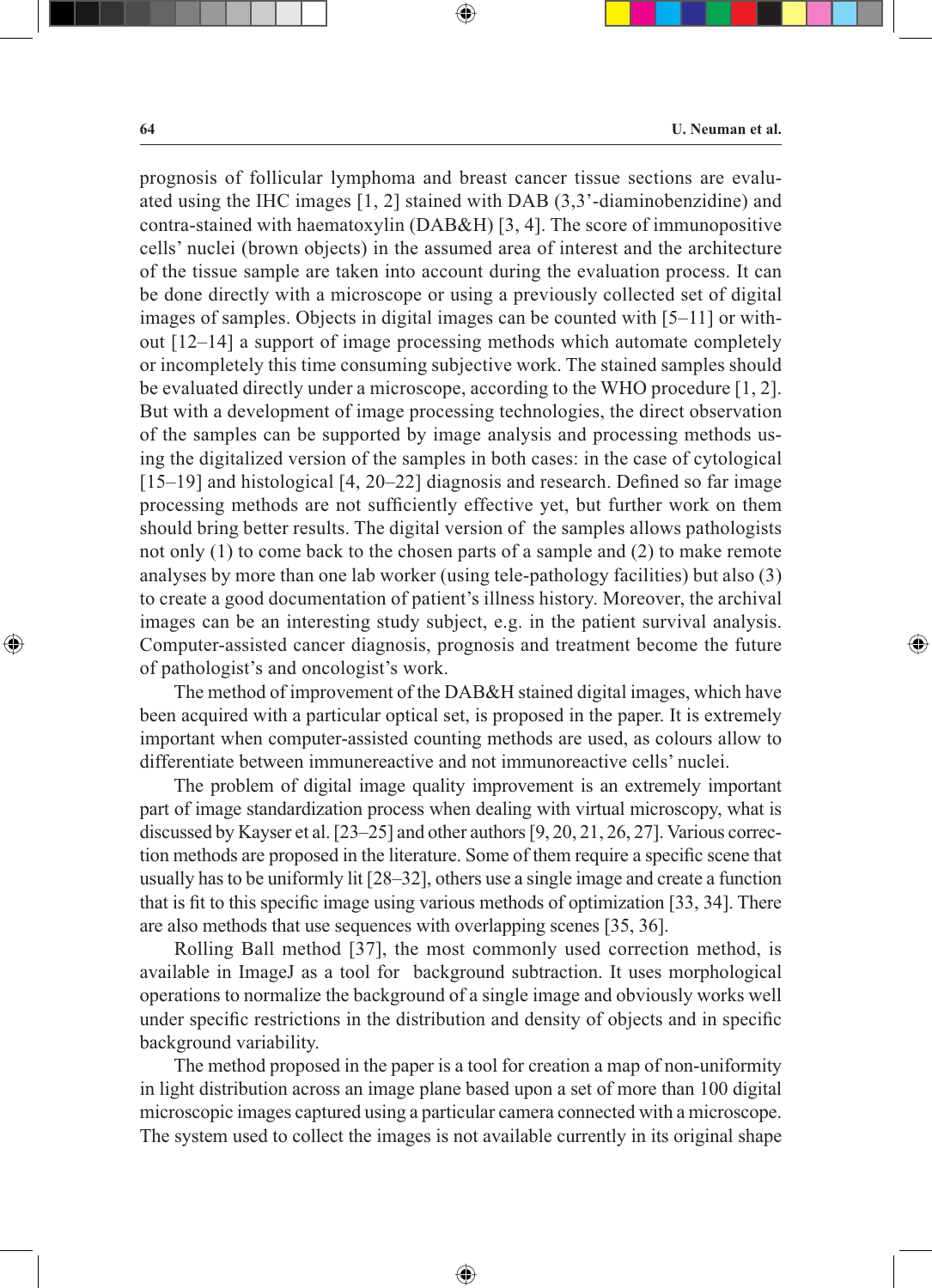(e.g. it is under construction). Hence, the correction methods that require a strictly defined scene and the methods that require overlapping scenes cannot be used. Those methods which use only one image to build the whole model of light distribution are suitable, if foreground objects of an image are loosely distributed and their size is small enough in comparison to changes of the image background intensity. Then it is possible to find a structural element size that erase the foreground objects without blurring the background intensity changes. However, there may be some great dust spots on optical elements of the capturing set which will not be reduced by this method.

 In the proposed method the map of non-uniformity in the light distribution is calculated based upon a set of images with low or medium density of foreground objects, which can touch each other and may even constitute big nuclei clusters. As the construction set contains many images with random foreground objects location, the information that any particular point on the map belongs e.g. to the background, repeats itself in several images. In all images the method allows to detect small underexposed areas, which indicate the presence of contaminations in the optical path and in the camera sensors area.

 The map of non-uniformity can be used to correct every image captured by the same optical set.

# **2. Biological Background**

⊕

Quality of digital images depends on: both: (1) the process of image capturing, and: (2) the complicated and multistage process needed to obtain a immunohistochemically stained tissue sample.

 The process of samples preparation starts from creation of a paraffin-embedded block from a tissue taken from a patient's body. Next, it is sectioned normally in a range from 2 to 6 μm and put on a glass. The slices are stained immunohistochemically with antibodies merging the protein which is specific for cells' nuclei in particular cancer. In this investigation the indirect staining is used, in which two types of antibodies are needed: (1) the first one is directly connected with the cellular protein (Ki67 or FOXP3), and (2) the second one, conjugated to a horseradish peroxidise (HRP) labelled polymer, is connected to the first one. The reaction of the enzyme with the substrate-chromogen DAB results in a brown colour precipitate at the antigen site (in this study DAB stains the immunopositive nuclei brown). Then the immunonegative nuclei are contra-stained blue with haematoxylin. Two images captured experimentally are presented in Fig. 1.

 Some of the prepared samples are very pale (all colours are unsaturated, whitened as in Fig. 1A), while others are coloured intensively (with saturated blue, brown or both of them, as in Fig. 1B), what emphasizes the problem of how to set the camera settings to capture the homogeneous images from a set of nonhomogeneous samples. Intensity of the colours in a digital image depends on the process of staining,

⊕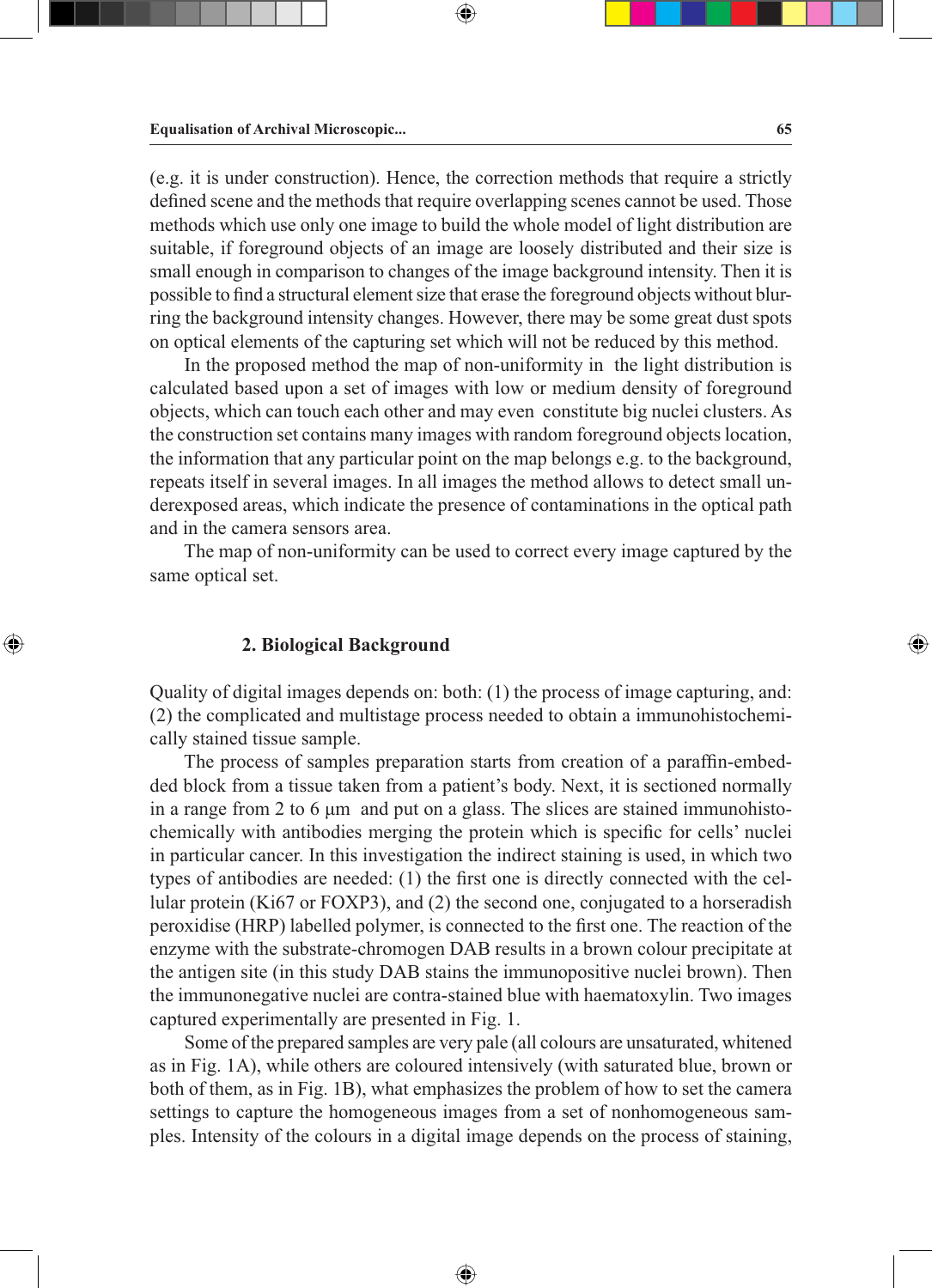⊕



**Fig. 1.** Images and maps examples:

- image A with blue coloured cells' nuclei only immunonegative objects only;
- image B with blue and brown coloured cells' nuclei immunonegative and immunopositive for which yellow marks imposed by an operator using Image-Pro Plus software;
- image E upper left corner of image B to show dim corners and a similarity of dark blue and dark brown nuclei in this region;
- C and D image A shown as 3D function plot from two different elevation angles with pixel values shown according to the colour scale presented under images;
- F, G and H shows 3D plot of maps of light distribution presented in images: I J and K;
- $\bullet$  I, J and K show 3 maps of light distribution constructed as the grey scale images F by the proposed method without the final blurring,  $G$  – with the final blurring an H using the rolling ball method. All maps and 3D plots of light distribution in the optical device show an uneven illumination in corners and light spots in the middle. All of them are rescaled (in order to highlight the vignette pattern), so that the maximal value of each map gets the maximal displayable value and the minimal value gets value 0, while the range of grey scale levels is from 1 up to 70

⊕

 $\bigoplus$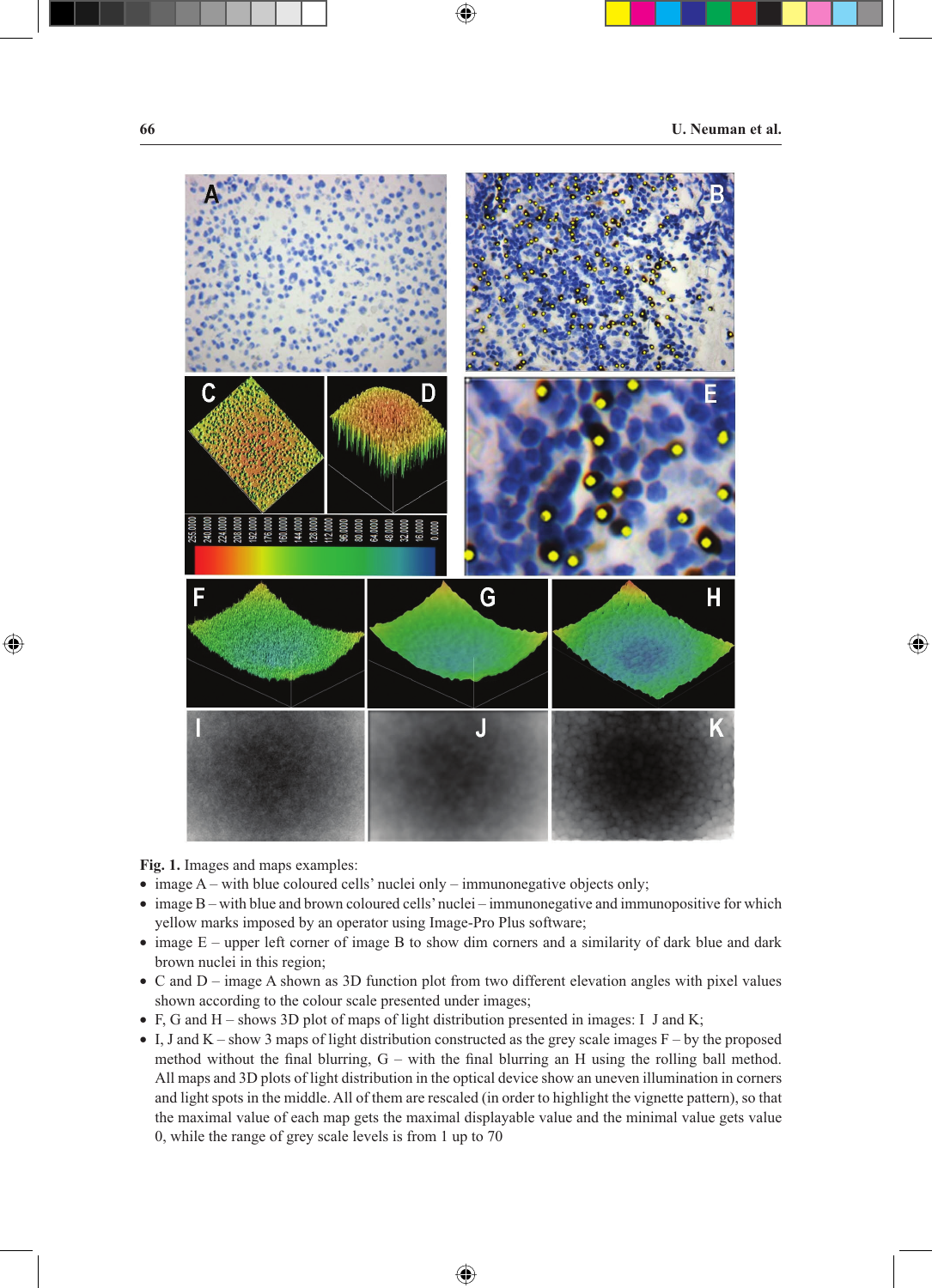described above, on the microscope (optical properties of the light pathway and the light itself) and the camera quality and on their actual settings (mainly on the chosen time of exposure). Setting of the camera ISO, white balance, and deep of field can unify some colours or shadows (e.g. colour of the immunoreactive object) over others (for example background or contra-stained objects).

 Variation in the colours of the immunoreactive nuclei in the analysed archival set of images is large, from intensive orange, through intensive brown to dark brown (see Fig. 1E). That is typical when the number of chemical substrates is not stechiometric. A close similarity between the dark brown colour of immunopositive nuclei and the dark blue colour of immunonegative nuclei can be observed. Vignette (dim corners), introduced into the digital images by the optical set, makes differentiation between both types of nuclei very difficult, as it is hard to distinguish dark blue objects from dark brown ones crowded in the corners.

 Proposed method which would reduce the nonhomogeneity in the light distribution, which is visible as vignette and artefacts (spots on the optical devices) should be verified counting the immunoreactive nuclei both (1) manually with a support of computer and (2) automatically using image processing methods with and without non-uniformily reduction.

# **3. Images**

⊕

The digital images of the IHC samples have been provided by Hospital de Tortosa Verge de la Cinta, Spain, as a collection of patients' data from years 2005-2010. The microscope used to capture the images – Leica DMLB2 (LeicaMicrosystemsWetzlar GmbH, Wetzlar, Germany) was connected with the digital camera DFC320 (Leica Microsystems Digital Imaging, Cambridge, UK). Each of the collected images (1550 x 2088 pixels) shows a rectangular part of a sample (size 3.8 mm x 2.8 mm). The images have been stored as tiff, 24 bits pixels (8 bit/channel).

 Patient samples already diagnosed by pathologist directly counting the brown-stained nuclei located in an assumed area of each sample and evaluating the tissue architecture was used for image processing analysis. Then for each sample a series of the digital images of several locations has been captured for the research purpose.

### **4. The Proposed Method**

The proposed algorithm consists of two modules: the map creation module and the image correction module.

 The map creation module uses those images from the big given image set which have a low or medium density of foreground objects, that is both immunopositive

⊕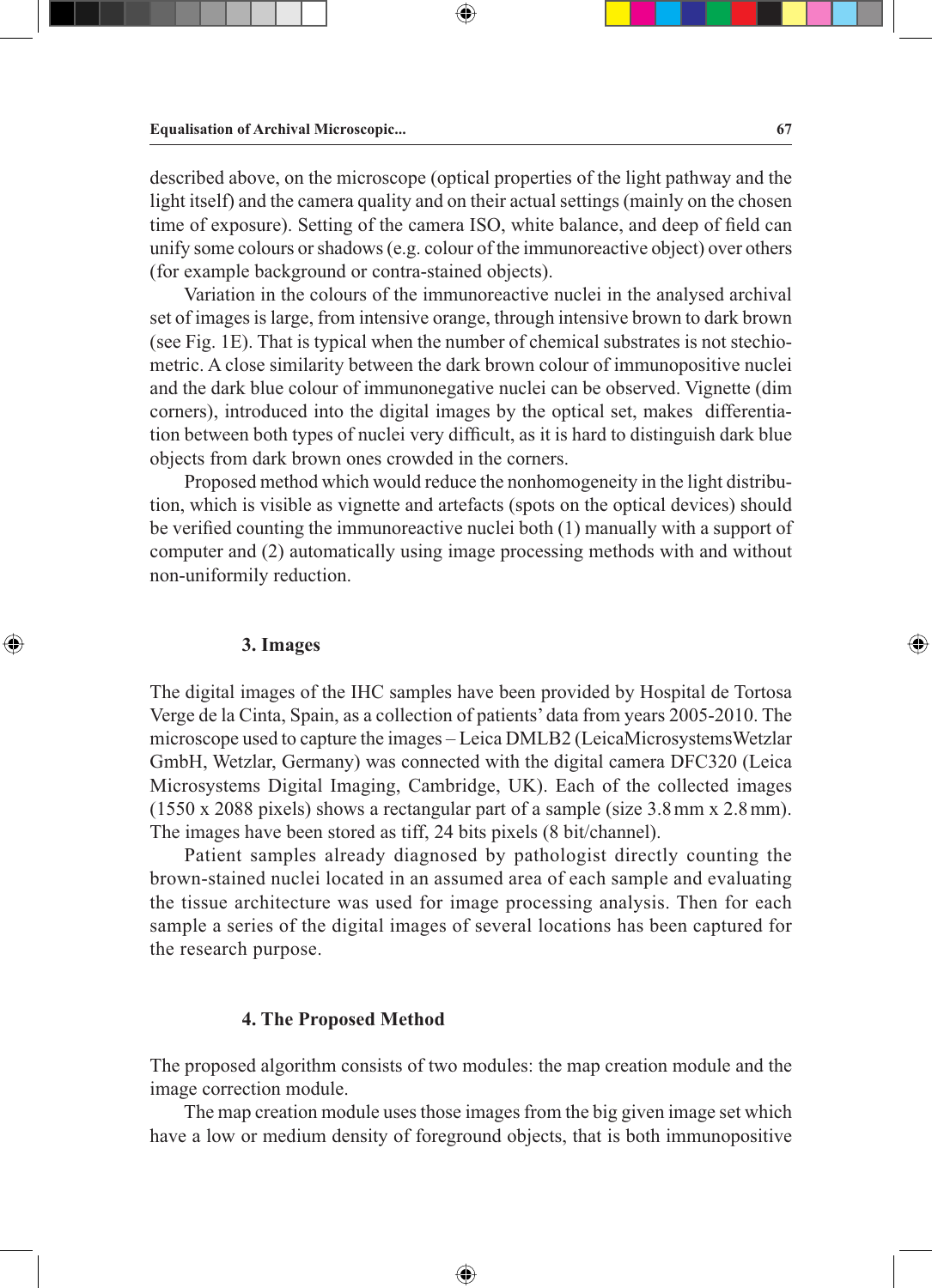and immunonegative cells' nuclei dispersed or clustered. In this case, 100 images with density of the objects similar to that observed in Fig. 1A and B have been used to create the map which shows characteristics of a light distribution presented in Fig. 1 from F to K. The presented method uses saturation layers of images to separate information about the clear background location and value layers to detect information about the lighting position in images.

 The module of image correction improves a single image using the map produced in the first module. It can correct any image captured with the particular optical set.

Both modules are discussed below in detail.

# **4.1. The Map Creation Module**

The map creation module consists of the following steps:

I. For each image from the images classified to the set of *n* images used to construct the map:

- 1. The colour space of each image *i* is converted from RGB (red, green, blue) to HSV (hue, saturation *Si* , value *Vi*)
- 2. Channels *Vi* and *Si* are selected (where *i* is the image number in the set and can take a value from 1 to *n*)
- 3. Channel *Vi* is modified by removing saturated points based upon a test of *Si* layer (for the images that have saturation in the range from 0 to 1; pixels with saturation less than 0.1 are suppressed to black).

II. Next:

⊕

- 1. Matrix *q* and empty map *M* of the size of a single 8-bit greyscale image are created (range (*x,y*))
- 2. For each position (*x,y*) a sum of values of *V* layers and the number of non- -modified layers (how many layers in this position have value different than 0) are calculated and saved in matrix *q*
- 3. The result of dividing the sum by corresponding  $q(x, y)$  is saved in map M according to the equation:

$$
M(x, y) = \frac{\sum_{i=1}^{n} Vi(x, y)}{q(x, y)}
$$
(1)

 4. Final map *M*, which resembles an 8-bit deep greyscale image, is additionally slightly blurred by the LowPassGaussian filter to make it smoother.

 The final map constructed for the archival images (see section 3) is presented in Fig. 1J*.* The presented map is rescaled in order to highlight the vignette pattern. The maximal value of the map gets the maximal displayable value and the minimal value of the map gets value 0, while in the microscopic images the range between the mean of V-channel value in the corners and in the centre is about 70 levels. The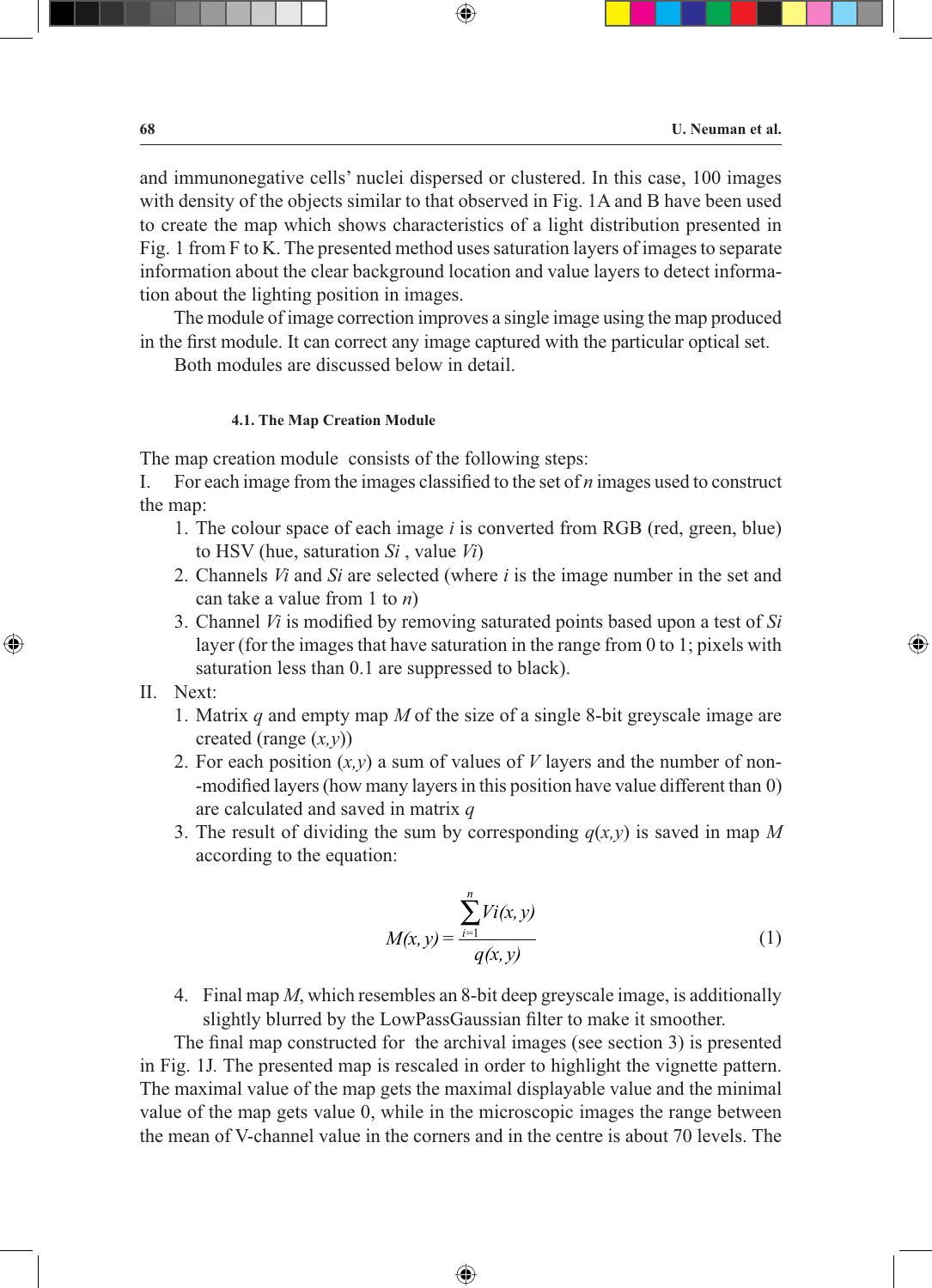⊕

map presented in Fig. 1F is textured, because it is before the smoothing step of the procedure (see II 4).

### **4.2. The Image Correction Module**

The correction module uses the map *M* shifted and inverted to correct image *I* captured with the optical device, characterized by the map *M.* It is performed in the following steps:

1. Values of map *M* are shifted to make the minimal value of *M* equal 0:

$$
Mshift(x,y) = M(x,y) - min(M)
$$
 (2)

- 2. The colour space of image *I* is converted from RGB to HSV
- 3. The value layer *(VI)* of image *I* is modified by adding a negation of *Mshift*

$$
VII = VI + negative(Mshift)
$$
\n(3)

- 4. The value layer (*VII)* is modified by adjustment to the whole range of the grey scale (allowing not more than *1%* of pixel would become saturated)
- 5. *H* and *S* channels are combined with the modified value layer (*VII)* and the image is converted back to RGB.

# **5. Evaluation of the Proposed Image Correction Method**

Evaluation of the proposed correction method is done on various levels: (1) by visual assessment of maps constructed by different methods, (2) by comparison of the results of manual counting to automated counting done with the method proposed earlier, and (3) by examining the effectiveness of the correction method in the images of various characteristics. This last examination is described in the next section while the previous below.

 The map of the light distribution calculated using the proposed method, based upon 100 selected images (the creation set) is compared to several maps created using an algorithm, called Rolling Ball, and implemented in ImageJ [37]. The Rolling Ball algorithm, which is designed to create a single image using only this image, has been used to improve several images chosen from the creation set. The images have been chosen according to the method assumptions – the images with a small amount evenly distributed foreground objects are expected. The Rolling Ball algorithm subtracts a background from an image. The background is created based only upon the information from the image. Hence, correction works well only if fluctuations of the background intensity are low and the largest foreground objects or clusters of foreground objects are much smaller than the fluctuations. It is because the size of

⊕

↔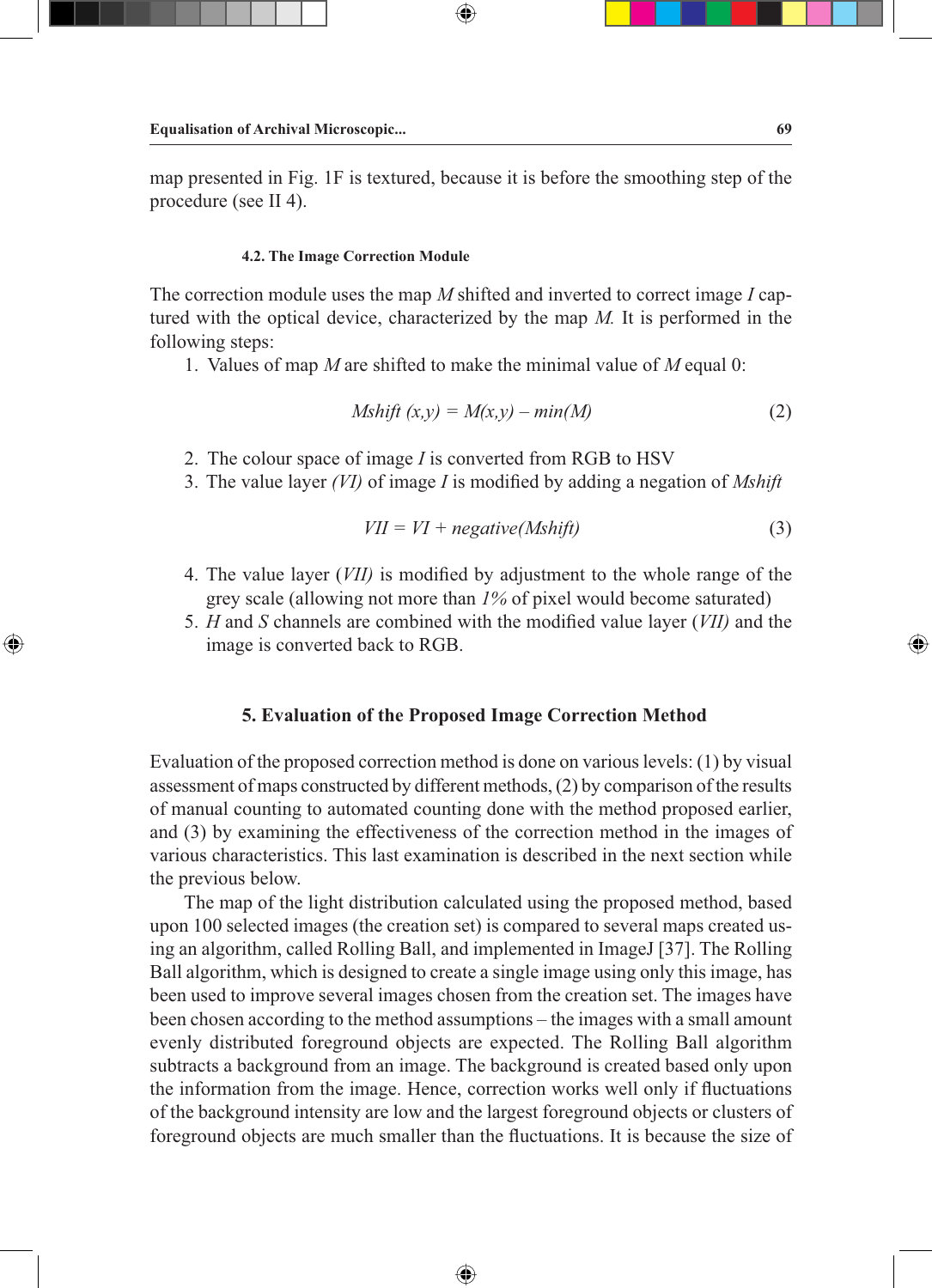the maximal foreground object decides about the size of a structural element used by the Rolling Ball method for morphological closing and opening operations [38–43]. The operations remove the objects from the image and interpolates values of the background under the disappearing objects based upon the nearest neighbourhood background. An image and it's background map constructed based upon it using the Rolling Ball method calculated for V-layer of this image are presented in Fig. 1A and K respectively while Fig.1 H presents the map as the image function.

 The results of the Rolling Ball algorithm, presented in Fig. 1K and H are juxtaposed with the final map constructed by the proposed method Fig. 1 J and G. Visual comparison of both maps shows a similarity of their general pattern with the dim corners and the intensively brightened centre, while their smoothness is different. The final map obtained using the proposed method is smoother in comparison to the Rolling Ball map, where size and shape of the used structural element introduce the specific pattern. All images in Fig. 1 are rescaled using the analogous linear histogram enlarging as it is described above.

 Exact visual inspection of the Rolling Ball map shows that it contains a pattern resulting from a chosen shape and size of the structural element used in the morphological operations. It means that a different shape and/or size of the structural element would produce different results. As the shape and/or size of this element are strictly dependent on the shape and/or size of the largest foreground objects the method would only be efficient for a subset of the archival images. Many images we deal with are complicated, with medium or even high density of objects mostly clustered.

 It is clearly visible that both the Rolling Ball method results and the proposed method results detected a similar vignette pattern introduced by the optical set. Both methods detect a similar difference (in location and values) between the intensity of the centre and the corners of the images. But the proposed method, thanks to the averaging process of about 100 images, results with the more uniform and smooth map and it can deal with more complicated images, e.g. images having medium density of objects or even clusters of objects. Finally the result of the proposed method can be used to improve even very complicated images, which have been excluded from the map creation module. So, the method uses images with low or medium density of objects, even with clusters, to create the map and then uses it to correct all images, both included and excluded from the set used to create the map of the light distribution.

 The results of the proposed correction method are then evaluated using an automated segmentation method earlier prepared and described in [44]. The immunoreactive nuclei in the corrected and uncorrected images are counted using the automated segmentation method, which is based upon colour adaptive threshold operations [44–47]. First, the objects are thresholded. Then, the objects bigger than the assumed size are divided according to their shapes using the watershed method and several basic morphological operations [48–54].

⊕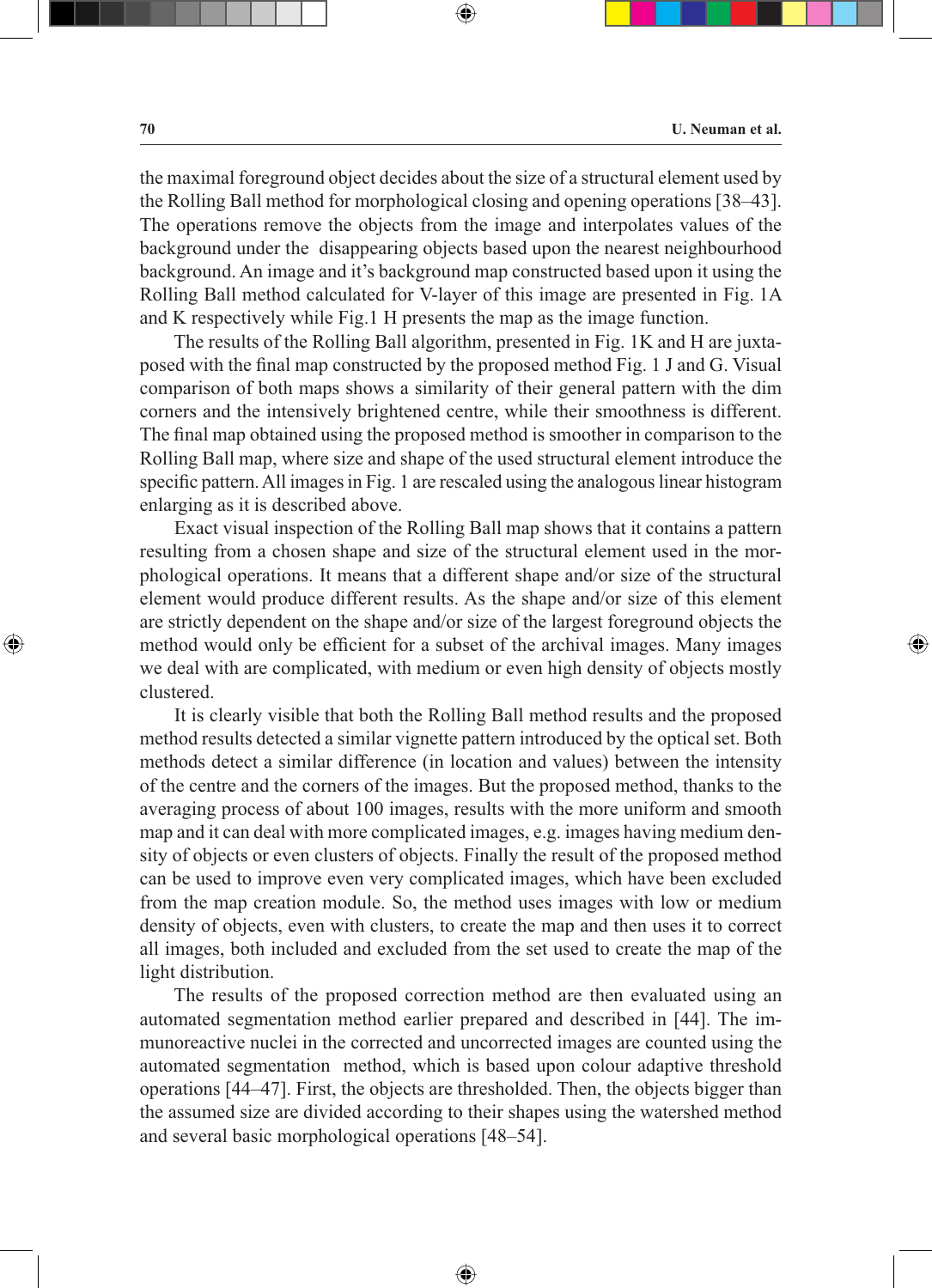⊕

 Average results of triple manual nuclei counting, done by two experts (minimization the intra- and inter- observer variability), are used as the reference for automated counting. Image-Pro Plus (Media Cybernetics INC) software has been used by the experts to count brown objects in the uncorrected images. This software offers a manual supporting tool to mark objects which should be counted. Fig. 1 B and C present brown nuclei marked manually.

 The number of the selected brown objects, using the automated method for both uncorrected and corrected images, is compared to the manually obtained results. If the counting result obtained for a corrected image is closer to the manual counting result than the result obtained for the uncorrected one, the correction method is suitable and positively influences the image appearance in the context of the colour segmentation of brown objects. Otherwise, if the manual results are close to the results obtained for the uncorrected image, the proposed correction method is not effective.

 In general, no influence and positive influence of the image correction performance are observed in 66% of the tested images, mostly because the number of false negative cases after the image correction decreases, while the negative influence of image correction is observed in 34% of the images.

# **6. Deep Analysis of Effectiveness of the Proposed Method**

Evaluation of the proposed method of the IHC stained image correction described above shows that the method is efficient in some but not in all cases. It is interesting for which images the correction improves results of automated counting of the immunoreactive nuclei. As the automated segmentation method extracts an object according to its colour, it seems that the colour saturation is the crucial factor which influences the results.

 The set of 50 images has been divided into three subsets: (1) the subset of the very pale images (whitened), (2) the subset of the images with saturated colours, and (3) the subset of the dark low saturated images (blackened), according to the mean values of saturation layer (channel) of the HSV colour model. The mean value and the standard deviation of the image saturation have been calculated for each image from the test set and its value has been  $180 \pm 13$ . If an image mean saturation is in the range given by the general mean plus minus the standard deviation, it is categorized as the saturated image. Otherwise it goes to the set of the dark (low saturated and low share of white) or pale (low saturated and whitish) images. 8 (16%) from 50 images has been categorized as pale, 33 (66%) as saturated and 9 (18%) as dark.

 Figure 2 has been introduced to show trends of the results in each group. There are three bars presented in this figure, which correspond to three subsets: the left one corresponds to the subset of the dark images, the middle one to the pale images and the right one to the saturated images. Each bar consists of three parts which differ

⊕

↔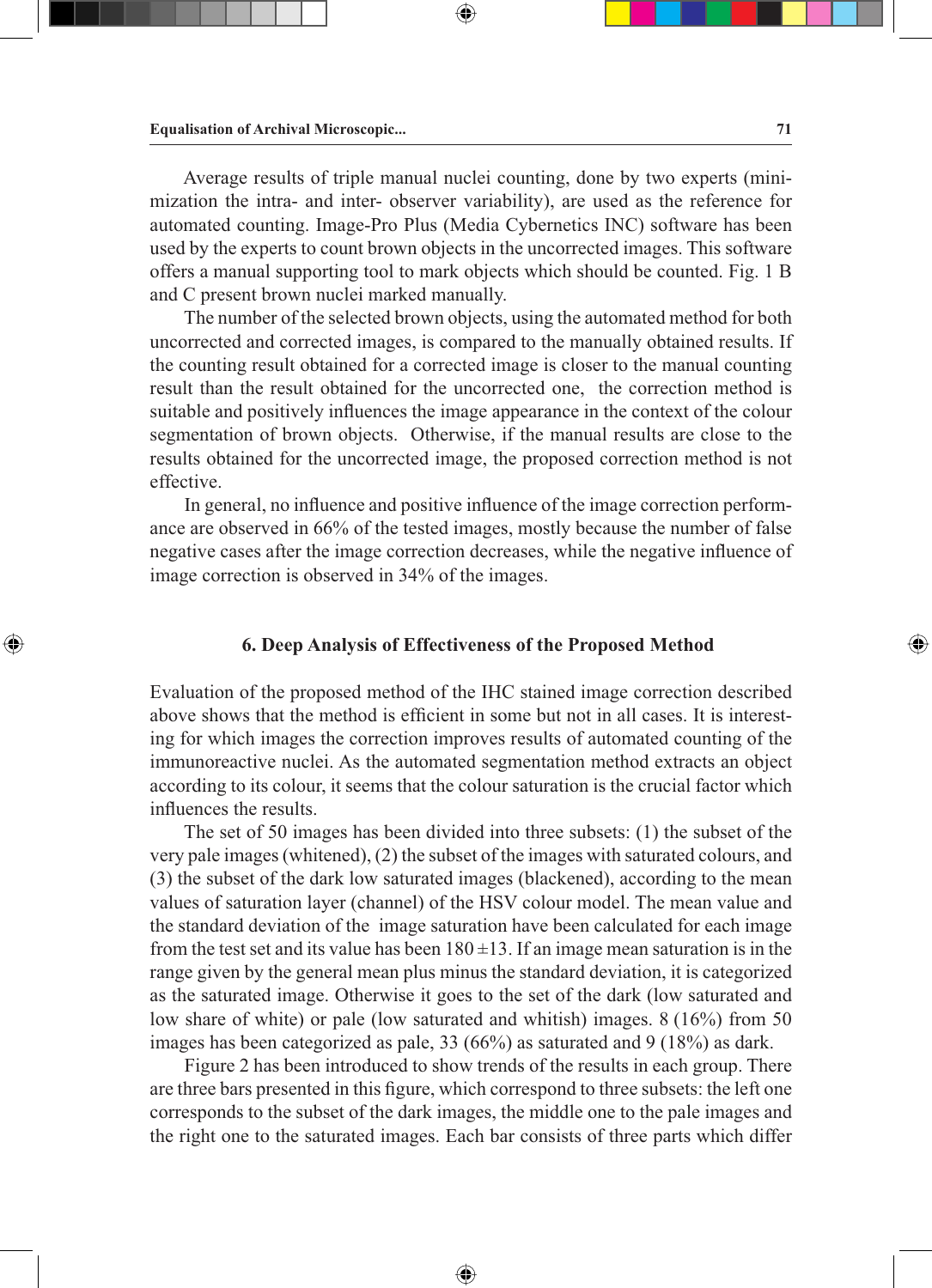in colour. The light grey part corresponds to the percentage of the improved images, for which the amount of brown objects calculated after the image correction is closer to the manual counting results, than for the uncorrected images. The dark grey part corresponds to the percentage of images for which an influence of the correcting method is not essential, while the middle grey part corresponds to the percentage of images for which the correction appears to be useless.

⊕



**Fig. 2.** The results for each subset of the images: the left bar for the subset of the dark images, the middle bar for the pale images and the right bar for the saturated images; the shades of grey colour subsections correspond to the percentage of various effectiveness of the method: light grey colour corresponds to the percentage of the images highly improved, the dark grey colour subsection corresponds to the percentage of the images for which the correction has not influenced the result of object counting and, finally, the middle grey colour subsection corresponds to the images for which results have been unimproved

 In general, for 30–38% of the images the correction appears to be useless, while for the rest the use of correction is justified.

# **7. Conclusions**

The digital images of tissue samples stained by IHC used to diagnose a cancer tissue section, to determine the prognosis and the appropriate treatment should be as good as possible, regardless of whether they are evaluated both by a human and by an automatic method. So, a big effort should be put to prepare the samples and capture the images. During the process of capturing the most important for the image quality is to adjust the deep of field and to select an appropriate exposure. A badly selected exposure results in pale or dark images (whitened or blackened), what causes additional problems with automated counting the immunopositive objects. The collection of the archival digital images, which constitutes documentation of the interesting cases, could be improved using the method proposed in this paper.

 Direct observation with microscope allows to penetrate the deep of field in a sample better than with a digital camera, particularly if a pathologist uses the

⊕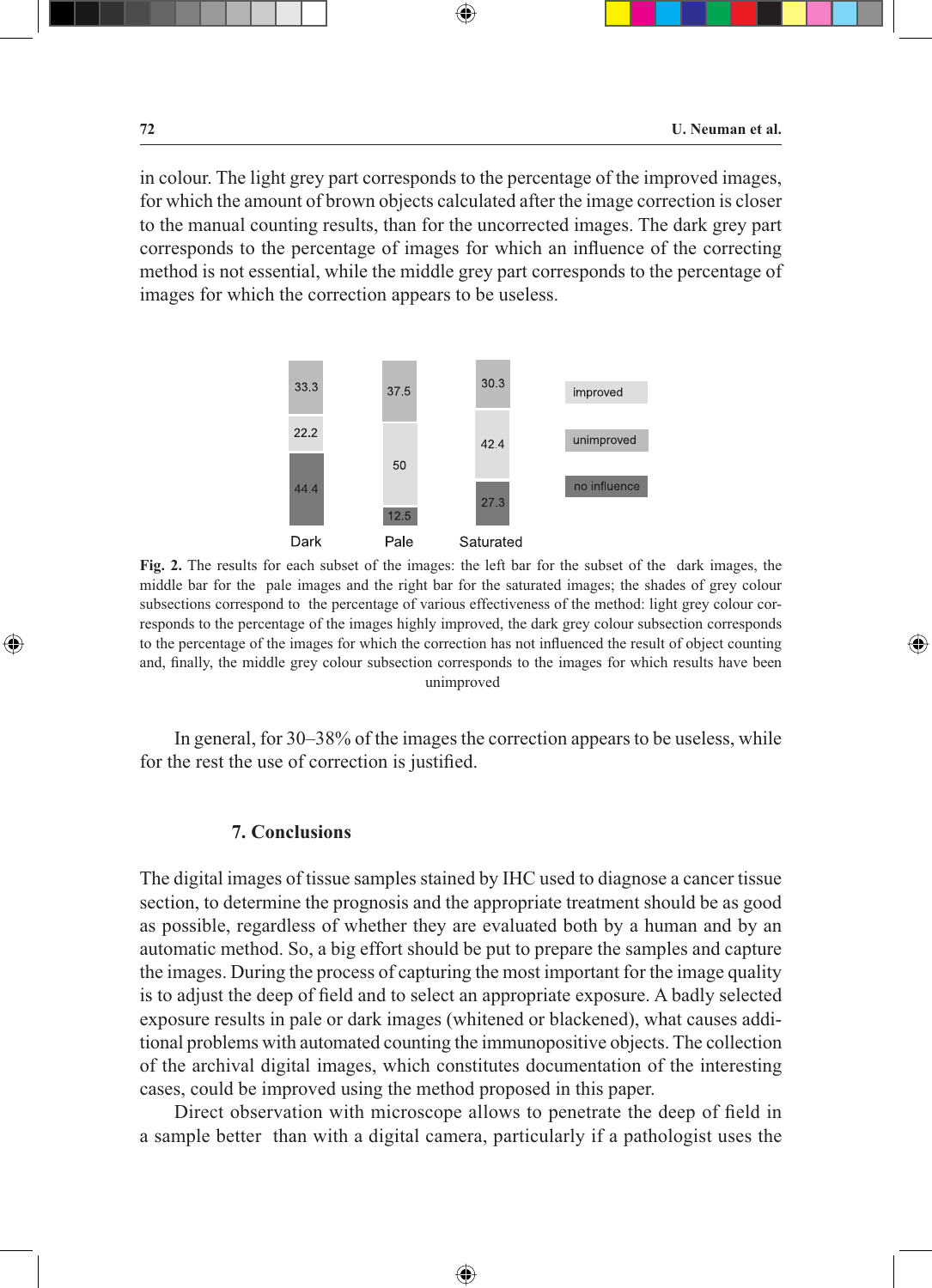micrometric knob interactively. But the digital image captured by a camera, examined on a computer screen, despite showing a stable narrow deep of field gives other advantages. Pathologists may be supported or even lead by software, which performs the image processing, selection of information, highlighting relations between the objects, measuring and counting the detected objects automatically.

 The proposed method of image correction improves quality of the digital images by removing vignette – dim corners – caused by some nonuniformity in the light distribution in the microscope and camera optics. Due to vignette, dark blue nuclei in the corners become nearly black and can be confused with brown nuclei. Also dust on the sensors can introduce spots wrongly classified as nuclei. The proposed method of the image improvement works as adjusted to the enhancement of mean local contrast. The image improvement is more visible in the saturated (well exposed) and pale (overexposed) images than in the dark (underexposed) images. The dark images have been captured with a big lost of information about colour of foreground objects and the correction method cannot supply costed details.

 In the proposed method it is assumed that the map of light distribution is constructed based upon a set of images with low or medium density of randomly distributed foreground objects, localized in clusters or not and captured by a particular optical set. This assumption is milder than applied in many methods described in the literature (e.g. the Rolling Ball method). Additionally, for a particular microscope and a camera, the map of nonuniformity in the light distribution can be used to correct various images (not necessarily IHC stained images) captured by this set. Moreover, the proposed method of construction of the map correction, based upon a big collection of archival images, can be used for other optical sets and other types of digital images.

# **References**

⊕

- 1. Fattaneh A.T., Devilee P. (Eds.): Pathology & Genetics of Tumours of the Breast and Female Genital Organs, 2003, IARCPress, Lyon.
- 2. Swerdlow S.H., Campo E., Harris N.L. et al. (Eds.): WHO Classification of Tumours of Haematopoietic and Lymphoid Tissues, IARC Press, Lyon, 2008.
- 3. Schulerud H., et al.: A review of caveats in statistical nuclear image analysis. Analit. Cell Pathol. 1998, 16, 63–82.
- 4. Alvaro T., Lejeune M., Salvado M.: Immunohistochemical patterns of reactive microenvironment associated with the clinic-biological behavior in follicular lymphoma patients. J. Clin. Oncol. 2006, 24(34), 5350–5357.
- 5. Comaniciu D., Meer P.: Cell image segmentation for diagnostic pathology. In Suri J.S., Setarehdan S.K. (Eds.), Advanced algorithmic approaches to medical image segmentation: state-of-the-art application in cardiology, neurology, mammography and pathology, 2001, 541–558.
- 6. Markiewicz T., Wisniewski P., Osowski S., Patera J., Kozlowski W., Koktysz R.: Comparative analysis of methods for accurate recognition of cells through nuclei staining of KI-67 in neuroblastoma and estrogen/progesterone status staining in breast cancer. Analyt. Quant. Cytl. Histol. 2009, 31(1), 49–62.

⊕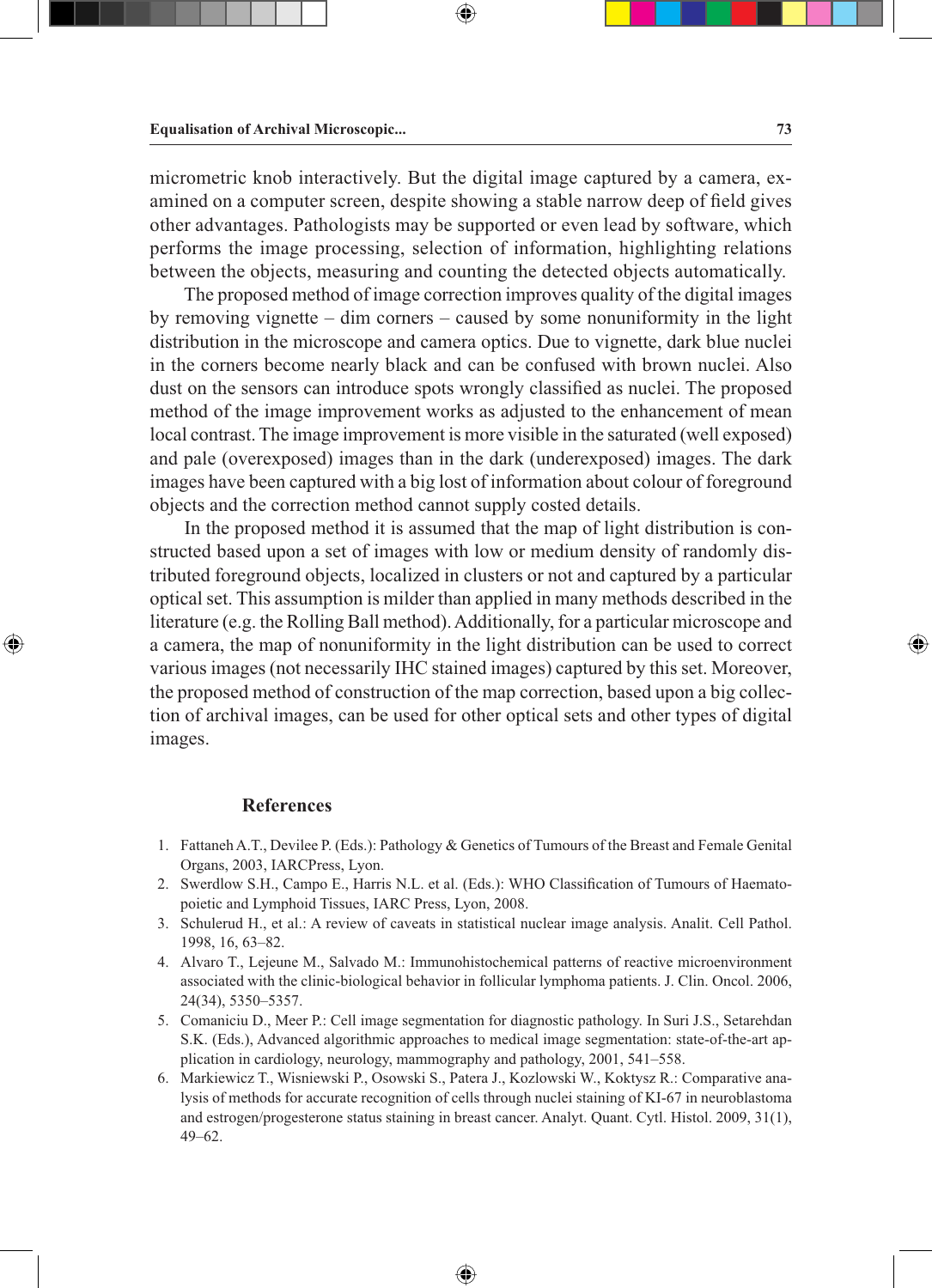- 7. Markiewicz T., Osowski S., Pater J., Kozlowski W.: Image processing for accurate cell recognition and count on histologic slides. Anal. Quant. Cytol. Histol. 2006, 28(5), 281–291.
- 8. Lopez C., Lejeune M., Salvedo M.T., Escriva P., Bosh R., Pons L.E., Alvaro T., Roig J., Cugat X., Baucells J., Jaen J.: Automated quantification of immunohistochemical markers with different complexity, Histochem. Cell Biol. 2008, 129(3), 379–287.
- 9. Rojo M., Bueno G., Slodkowska J.: Review of imaging solutions for integrated quantitative immunohistochemistry in the pathology daily practice. Folia Histochemica et Cytobiologica 2009, 47(3) 349–354.
- 10. Seidal T., Balaton A., Battifora H.: Interpretation and quantification of immunostains. Am. J. Surg. Pathol. 2001, 25, 1204–1207.
- 11. Yaziji H. et al.: Diagnostic immunohistochemistry: What can go wrong? Adv. in Anat. Pathol. 2006, 13(5), 238–246.
- 12. Kruś S., Skrzypek-Fakhoury E.: Clinical Pathology, Wydawnictwo Lekarskie PZWL, Warszawa, 2007 (in Polish).
- 13. Gil J., Wu H.-S.: Applications of image analysis to anatomic pathology: Realities and promises. Cancer Investigation 2003, 21(6), 950–959.
- 14. Gil J., Wu H., Wang B. Y.: Image analysis and morphometry in the diagnosis of breast cancer. Microscopy Research and Technique 2002, 59(2), 109–118.
- 15. Korzynska A., Strojny W., Hoppe A., Wertheim D., Hoser P.: Segmentation of microscope images of living cells. Pat. An. & App. 2007, 10, 301–319.
- 16. Korzynska A., Hoppe A., Strojny W., Wertheim D.: Investigation of a combined texture and contour method for segmentation of light microscopy cell images. Proc. Second IASTED International Conference on Biomedical Engineering, 2004, 234–239.
- 17. Korzynska A., Iwanowski M.: Multistage morphological segmentation of bright-field and fluorescent microscopy images. Opto-Electronics Review 2012, 20, 174–186.
- 18. Koprowski R., Wrobel Z.: The cell structures segmentation. Springer-Verlag, 2005, Advances in Soft Computing, 569–576.
- 19. Dulewicz A., Pietka D., Juszczak P.: Digital image analysis in research and diagnosis of urinary bladder cancer. In Bladder Cancer: Etymology, Diagnosis and Treatment (ed.) Nilsson W.E. Nova Science Biomedical Books, New York, 2010.
- 20. Markiewicz T., Osowski S., Patera J., Kozlowski W.: Image processing for accurate cell recognition and count on histologic slides. Analyt. Quant. Cytl. Histol. 2006, 28(5), 281–291.
- 21. Roux L., Tutac A., Lomenie N., Balensi D., Racoceanu D. et al.: A cognitive virtual microscopic framework for knowledge-based exploration of large microscopic images in breast cancer histopathology. Engineering in Medicine and Biology Society, 2009. EMBC 2009. Ann. Intern. Conf. IEEE, 2009, 3697–3702.
- 22. Grala B., Markiewicz T., Kozlowski W., Osowski S., Slodkowska J., Papierz W.: New automated image analysis method for the assessment of ki-67 labeling index in meningiomas. Folia Histochemica et Cytobiologica 2009, 47(4), 587–592.
- 23. Kayser K. et al.: Image standards in Tissue-Based Diagnosis (Diagnostic Surgical Pathology), Diagnostic Pathology, 2008.
- 24. Kayser K., Radziszowski D., Bzdyl P., Sommer R., Kayser G.: Towards an automated virtual slide screening: theoretical considerations and practical experiences of automated tissue-based virtual diagnosis to be implemented in the internet. Diagnostic Pathology 2006, 1, 1–10.
- 25. Kayser K., Radziszowski G., Bzdyl D., Sommer P., Kayser G.: Theory and implementation of an electronic, automated measurement system for images obtained from immunohistochemically stained slides. Anal. Quant. Cytol. Histol. 2006, 28(1), 27–38.
- 26. Klapper W. et al.: Ki-67 as a prognostic marker in mantle cell lymphoma-consensus guidelines of the pathology panel of the European mcl network. J of Hematopathology 2009, 2, 103–111.

⊕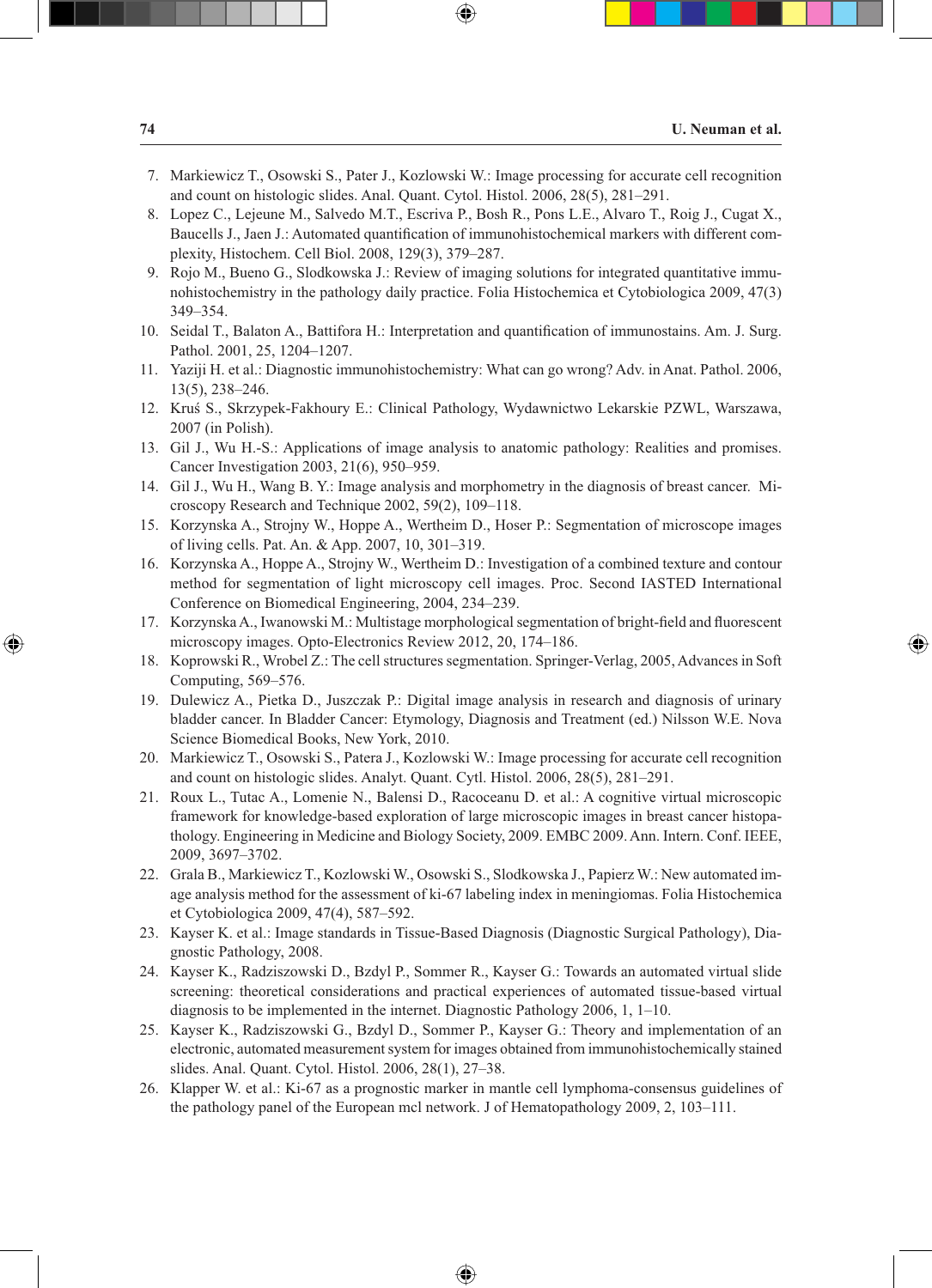↔

- 27. Bartels P.H., Montironi R., D. da Silva V., Hamilton P.W.: Thompson D., Vaught L.: Tissue architecture analysis in prostate cancer and its precursor: An innovative approach to computerized histometry. Rur. Urol. 1999, 35, 484–491.
- 28. Asada N., Amano A., Baba M.: Photometric calibration of zoom lens systems. Proc. Int. Conf. on Pattern Recognition 1996, 186–190.
- 29. Kang S., Weiss R.: Can we calibrate a camera using an image of a flat textureless lambertian surface? European Conf. on Computer Vision, II, 2000, 640–653.
- 30. Sawchuk A.A.: Real-time correction of intensity nonlinearities in imaging systems. IEEE Trans. on Computers, 1977, 26(1), 34–39.
- 31. Yu W.: Practical anti-vignetting methods for digital cameras. IEEE Trans. on Cons. Elect., 2004, 50, 975–983.
- 32. Korzyńska A., Neuman U., Lopez C., Lejeune M., Bosch R.: The Method of Immunohistochemical Images Standardization. In: R.S. Choras (ed.): Image processing & Communications Challenges 2, AISC 84, Springer-Verlag, Berlin, Heidelberg, 2010, 213–221.
- 33. Zheng Y., Lin S., Kang S.B.: Single-image vignetting correction. In CVPR, 2006, 1, 461–468.
- 34. Zheng Y., Yu J., Kang S.B. et al.: Single-image vignetting correction using radial gradient symmetry. In CVPR, IEEE, 2008, 1–8.
- 35. Goldman D., Chen J.: Vignette and exposure calibration and compensation. In ICCV, 2005, 899–906.
- 36. Choi H.J., Choi I.H., Cho N.H., Choi H.K.: Colour image analysis for quantifying renal tumor angiogenesis. Analyt. Quant. Cytl. Histol. 2005, 27, 43–51.
- 37. Litvinov A., Schechner Y.: Addressing radiometric nonidealities: A unified framework. In CVPR, 2005, 52–59.
- 38. Sternberg S.R.: Biomedical Image Processing. Computer, 1983, 22–34.
- 39. Iwanowski M.: Morphological methods in digital image processing, AOWEXIT, Warszawa, 2009 (in Polish).
- 40. Nieniewski M.: Mathematical morphological methods in image processing, PLJ, Warszawa, 1998 (in Polish).
- 41. Soille P., Iwanowski M.: Morphological Refinement of an Image Segmentation. Lecture Notes in Computer Science, Springer-Verlag Berlin Heidelberg, 2005, 538–545.
- 42. Iwanowski M., Serra J.: The morphological-affine object deformation, Mathematical Morphology and its Applications to Signal and Image Processing. Kluwer Academic Publishers, 2000, 81–90.
- 43. Markiewicz T.: Using matlab software with tomcat server and java platform for remote image analysis in pathology. Diagnostic Pathology 2011, 6(1), 18.
- 44. Neuman U., Korzyńska A., Lopez C., Lejeune M.: Segmentation of Stained Lymphoma Tissue Section Image. In: E. Pietka, J. Kawa (eds.): Information Technologies in Biomedicine AISC 69, Springer-Verlag, Berlin, Heidelberg, 2010, 101–113.
- 45. Du X., Dua S.: Segmentation of fluorescence microscopy cell images using unsupervised mining, Open Med. Inform. J. 2010, 4, 41–49.
- 46. Czajkowska J., Badura P., Pietka E.: 4d segmentation of ewing's sarcoma in MR images. in Information Technologies in Biomedicine, ser. Advances in Intelligent and Soft Computing, E. Pietka, J. Kawa, Eds. Springer Berlin / Heidelberg, 2010, 69, 91–100.
- 47. Pham D. et al.: A survey of current methods in medical image segmentation. Ann. Rev. Biomed. Eng. 2000, 2, 315–338.
- 48. Fu K., Mui J.: A survey on image segmentation, Pattern Recogn. 1981, 13, 1, 3–16.
- 49. Serra J., Vincent L.: An overview of morphological filtering. Circuit Systems Signal Processing, 1992, 11(1).

⊕

- 50. Serra J.: Image analysis and mathematical morphology. Academic Press 1, 1983.
- 51. Serra J.: Image analysis and mathematical morphology. Academic Press 2, 1988.

↔